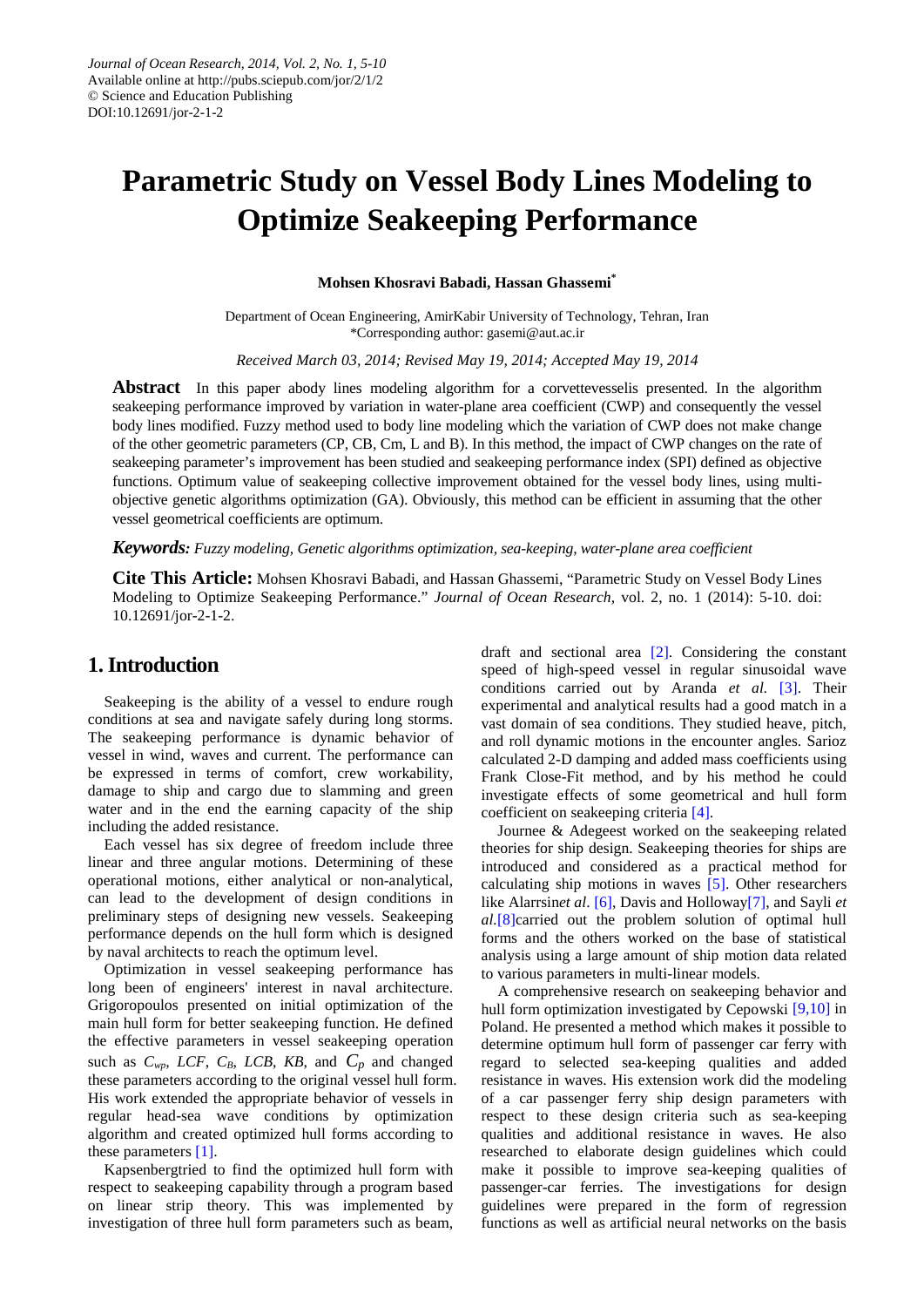of the results obtained from calculations with the use of numerical methods based on the theory of planar flow around a body.

Winyall [\[11\]](#page-5-0) optimized a naval ship based on multiobjective optimization approach on seakeeping and resistance. Overall Measure of Effectiveness (OMOE) was used. In this method cost and risk considered beside use of relatively simple and traditional parametric hull form model and design variables (LBP, B, D, T,  $C_P$ ,  $C_X$ ,  $C_{RD}$ ) with performance based on parametric resistance algorithms. Khosrovari and Ghassemi used neural network to body line modeling where in  $C_{P}$  changes indecently [\[12\].](#page-5-1)

In this paper, a fuzzy model developed for the hull form generation. In this model body lines generated by  $C_{WP}$ indecently variation which the variation of  $C_{WP}$  do not make change of the other geometric parameters  $(C_{P}, C_{B},$  $C<sub>m</sub>$ , L and B). Then seakeeping performance index (SPI) defined as objective functions which present dynamic behavior. Finally using multi-objective optimization, some values of  $C_{WP}$  derived which optimize the seakeeping performance.

The geometric coefficient of study is water plan area coefficient of a vessel which few studies have been conducted. Here, a brief introduction to the coefficient using the standard approach presented. As Cm, the coefficient of water-plan fully covers the waterline. Waterline is one of the main elements of designing heavier vessels and it suggests the importance of vessel's geometric coefficients. Waterline also has an important role in calculating the strength and stability of a vessel.  $C_{WP}$  is calculated by using Equation (1):

$$
C_{WP} = \frac{Awp}{Bwl \times Lwl}
$$
 (1)

Where  $A_{\rm wp}$  is longitudinal water-plane area and  $L_{\rm wh}$ ,  $B_{\rm wl}$ are the width and length of the ship's waterline, respectively, as shown in Figure 1.



**Figure 1.** Water-plan coefficient

#### **2. Modeling fuzzy Changes in CWP**

In this paper a model with fuzzy structure is presented for water-plan coefficient changes. As mentioned earlier, the variation of  $C_{WP}$  does not make changes of the other geometric parameters. According to (Equation 1), the changes should be applied in the direction that no changes are made in the volume of a vessel. Soweneed the mathematical model of the changes that causes the exact changes in C<sub>WP</sub> and keep other geometric parameters constant with holding constant the volume. For this purpose, a fuzzy membership function, which is an extended bell membership function, is defined that it is making changes on the set of the body's lines. So, if there are any other changes, it increases and decreases the same volume thus the total changes in the volume stay constant. The Bell function is described below, and its distribution shape is shown in Figure 2.



**Figure 2.** View of membership functions of Bell

Bell 
$$
(x; a, b, c) = \frac{1}{1 + |\frac{|x - c|^{2b}}{a}|}
$$
 (2)

As shown in the figure 2, the fuzzy function in the upper level make good changes in the middle of the body line and it returns the variant body lines to the original lines at both ends with instant cuts in two directions, so the bell applies as a coefficient of variation.

Now to restore the taken area of one side to the opposite direction the same function used in the interval (0, -1). So this function is multiplied by a sine function.

In this model, the fuzzy function coefficients are defined as follows:

$$
G(x) = \text{gbellmf}(x1, [3 \ 4 \ 0]) \tag{3}
$$

 $a=3, b=4, c=0$ 

Description of parameter effects on the function is given below:

Coefficient b: the coefficient is a positive number, and normally it is considered 4. This number is related to the upper part of the curve and gives that a bell-shaped curve and causes rise to the flat part of it.

The changes of this coefficient have a significant impact on the performance of the function. Figure 3 shows the changes in the crude bell membership function.



**Figure 3.** The effect of changes in the bell membership function parameters

Coefficient a: with mathematical calculation on the lines of the body and modeling it, a coefficient equals to 1.44 times the length of each line of abody. Obviously, a coefficient of the vessel body lines will be different.

Coefficient c: This coefficient determines the center of the bell function that is considered equal to the half-length of each line.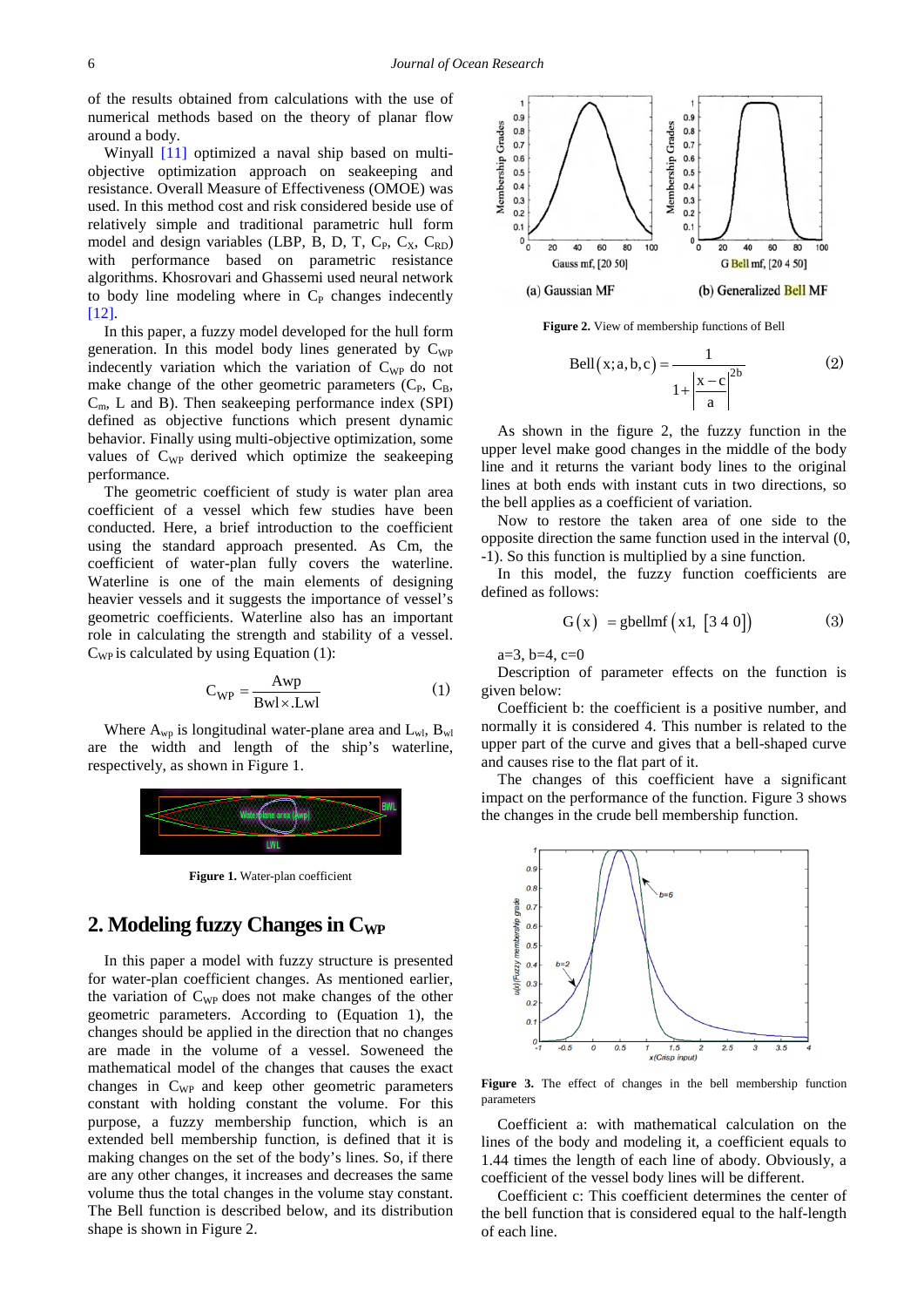The *sine* function of the fuzzy function is multiplied by Bell, is defined as follows:

$$
F(x) = Sin\left(\frac{x - min(x)}{max max(x) - min(x)}\right)
$$
 (4)

Data set x is the length of along the body lines to a point where the fuzzy shift applies the same area to the other side.

The length of the new points is the function H (x). Coefficient L at the end of the function applies the different sizes of the changes manually.

This is the fuzzy function - neurological function obtained from Bell's model to apply changes to vessel model:

$$
H(x) = [G(x) \times F(X) \times L]
$$
  

$$
\left[\frac{x}{\max \max(x) - \min(x)} + \min(x)\right]
$$
 (5)

$$
H(x) = \left[ \left[ \frac{1}{1 + \left| \frac{x}{3} \right|} \right] \times \left[ \text{Sin}(\frac{x - \min(x)}{\max \max(x) - \min(x)}) \right] \times L \right] (6)
$$

$$
\left[ \frac{x}{\max \max(x) - \min(x)} + \min(x) \right]
$$

Using Obtained membership function, the fuzzy inference system (FIS) is formed with a membership function H (x) and a simple inference functions (inference functions are set of simple if-then requirements).

Applying fuzzy relations based on customization done, applies the changes to any of the vessel body lines that are shown symbolically in Figure 4.



**Figure 4.** Changes made on the two body lines with fuzzy model

As it shown in figure 4, the output from the mentioned model does not changes the vessel volume and also it causes good changes on coefficient *Cwp* by changing the amount of  $A_{WP}$  in Equation 1.

The integrity of this method in different vessel body lines is shown in Figure 5, which is selected of the chainless vessel.



**Figure 5.** Applied fuzzy model and its application to the body contours without Chain

#### **2.1. The objective functions in the frequency domain**

Using the base model, 10 variant models are generated for the coefficient C<sub>WP</sub> and seakeeping parameters RAO include roll, pitch, heave, added resistance and seasickness acceleration calculated in three heading angle. The dynamic behavior of a vessel is calculated for an irregular wave using strip theory method. The amounts of coefficient changes are very small so the results of calculations are very close together for different forms of the body. However, the differences in dynamic behavior are evident in some wave frequencies. The difference is mostly in the areas of maximum and minimum amplitude. This means that the purpose of optimization is reducing maximum amounts, thereby reducing the effective amounts of seakeeping parameters.

The 5 objective functions include roll, pitch, Heave, seasickness acceleration and added resistance in the waves heading angles of 120, 150 and 180 degrees, are plotted. And also due to the independent solving of roll equation in calculation, we will not have roll for 180 degree. Thus, many graphs obtained. Figure 6- Figure 9 presented as samples. Each diagram shows for  $C_{WP}$  variation range of  $[-3\%, +3\%]$ .



**Figure 6.** RAO curves for roll motion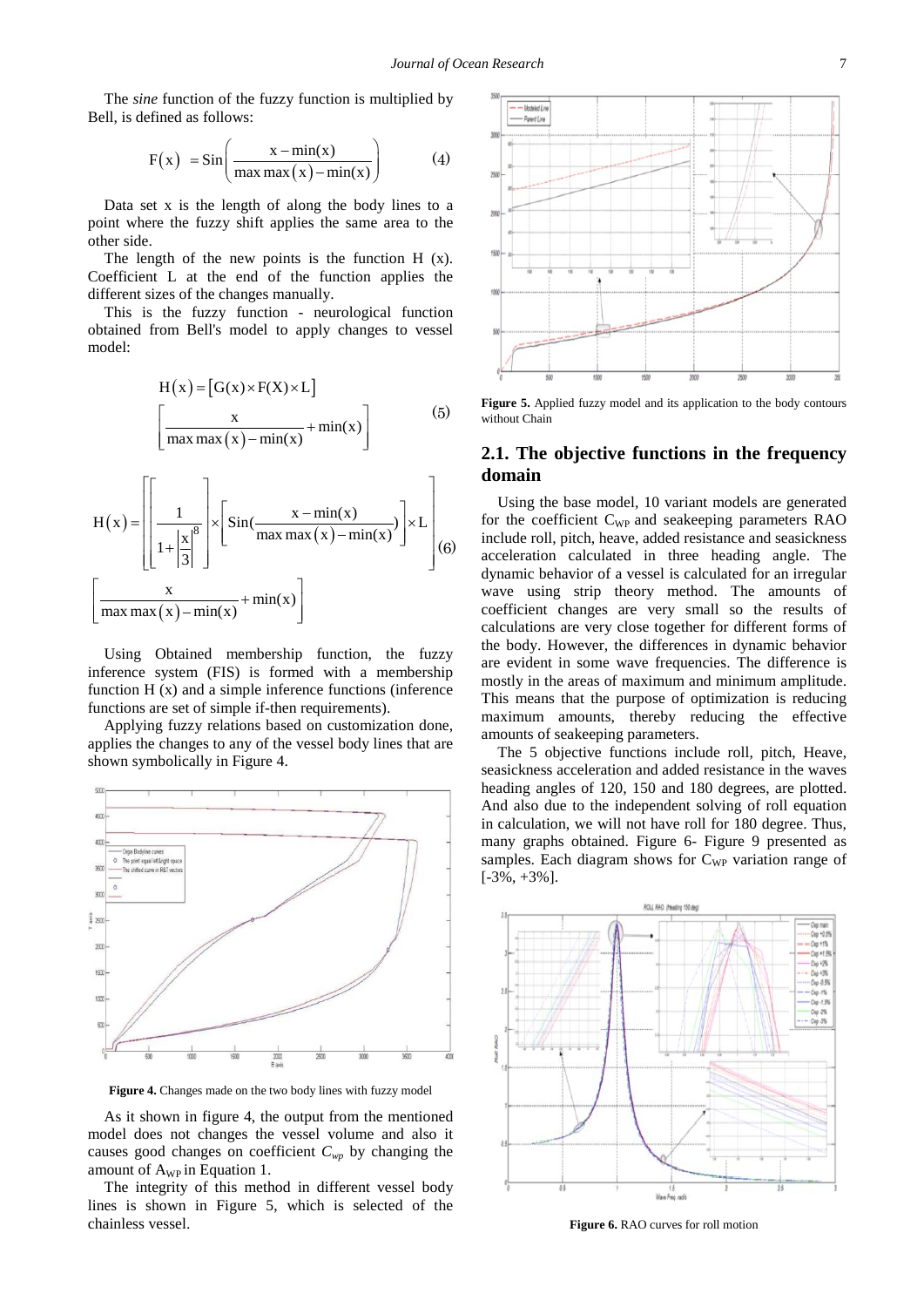

**Figure 7.** RAO curves for MSI motion



**Figure 8.** RAO curves for added resistance



**Figure 9.** RAO curves for pitch motion

## **3. Multi-Objective Optimization With Seakeeping Purposes**

For each generated geometric model and every heading angle, 5 RAO curve included: roll, pitch, Heave, added resistance and MSI will be produced based on the seasickness accelerations. Note that the optimization is not considered in a certain frequency; the significant value of every curve or parameter in frequency range will be calculated. For example, the coefficient of fineness  $(C_{wn})$ with the percentage change of  $+3\%$ ,  $+2.5\%$ ,  $2\%$ ,  $1.5\%0\%$ , -1.5%, -2%, -2.5% and -3% and heading angle of 150 degrees can be considered 9 significant for each parameter. In order to achieve the objective functions from polynomial curve fitting is used contributing these 9 points. This objective function can be written to each coefficient (variable) at each heading angle. For determine the objective functions, each heading angle should be combined use of weights for any parameter(i.e., roll) achieved an objective function. In this case, the objective functions for the coefficient  $C_{WP}$  is sorted in [Table 1:](#page-3-0)

**Table 1. weighting coefficients of Seakeeping parameters**

<span id="page-3-0"></span>

|                           | . .                  |            |                 |
|---------------------------|----------------------|------------|-----------------|
| Sea keeping Parameters as | <b>Heading Angle</b> |            |                 |
| objective functions       | $120(j=1)$           | $150(j=2)$ | 180 $(i=3)$     |
| $Roll (i=1)$              | W11                  | W12        | W13             |
| Pitch $(i=2)$             | W <sub>21</sub>      | W22        | W <sub>23</sub> |
| Heave $(i=3)$             | W31                  | W32        | W33             |
| Added resistance $(i=4)$  | W41                  | W42        | W43             |
| $MSI(i=5)$                | W <sub>51</sub>      | W52        | W <sub>53</sub> |

Seakeeping performance index i =

$$
\eta_{Cwp}^i = F(C_{WP}) = \sum_{j=1}^3 W_{ij} \times \eta_{ij}
$$
  
\n $i = 1, 2, 3, 4, 5j = 1, 2, 3$  (7)

Therefore, 5 objective functions can be defined for each coefficient. Furthermore, an additional objective function is added. The objective function represents the overall quality of the sea keeping. Depending on the vessel 5 functions may have different importance, for example, for the military's vessel, roll motion is more important than the added resistance. Thus, considering the weight coefficients, the seakeeping behavior is defined in [Table 2.](#page-3-1)

**Table 2. overall parameters of sea keeping objective functions**

<span id="page-3-1"></span>

| sea keeping Parameters as objective functions | General weight |
|-----------------------------------------------|----------------|
| $Roll(i=1)$                                   |                |
| Pitch $(i=2)$                                 |                |
| Heave $(i=3)$                                 |                |
| Added resistance $(i=4)$                      | O4             |
| $MSI(i=5)$                                    |                |

This objective functions (equation 8) can also be used when the importance of sea keeping parameters is different.

Seakeeping performance index( $C_{WP}$ )

$$
=\sum_{i=i}^{5}Q_i \times \eta_i
$$
 (8)



**Figure 10.** Comparing the optimization and original model at vessel added stability parameters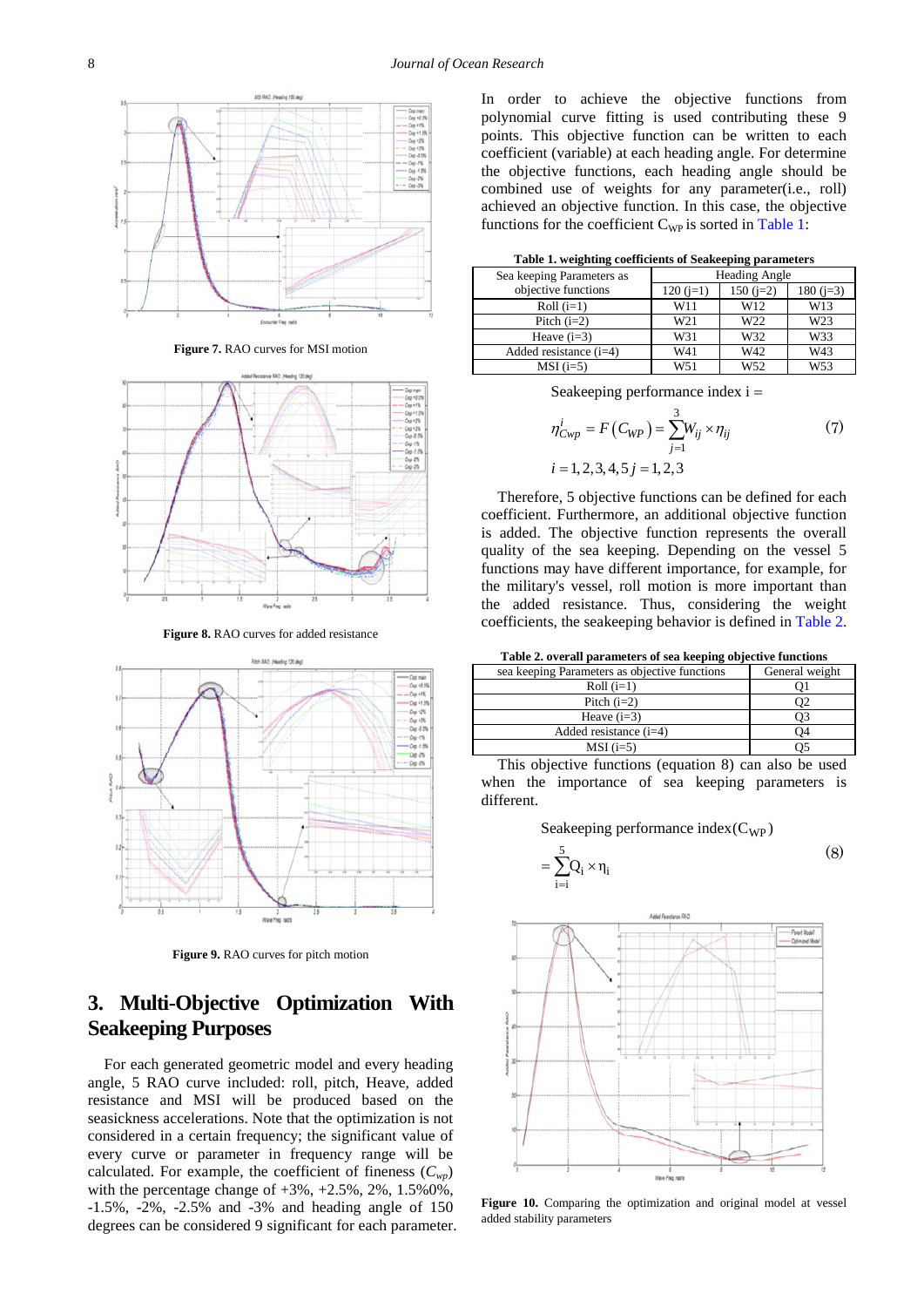The multiple objective functions are optimized using multi-objective genetic algorithm. In this paper the presented modelis applied on the vessel Body lines of a corvette vessel and the results improved. This improvement is shown in Figures 10-13, comparing the performance of the sea keeping model with optimized  $C_{WP}$ and the original model of vessel.



**Figure 11.** Comparing the optimization and original model at vessel Roll parameters



**Figure 12.** Comparing the optimization and original model at vessel pitch parameters



**Figure 13.** Comparing the optimization and original model at vessel MSI parameters

#### **4. Conclusions**

In this study seakeeping performance of a corvette vessel considered and an improvement approach presented. First fuzzy model used to generate body line of a corvette vessel (from base model) so that C<sub>WP</sub> change to desired value and the variations don't change other geometric coefficient. Then seakeeping RAO's calculate by strip theory for generated models. Finally seakeeping performance indexes defined as objective function and optimized using multi objective genetic algorithm optimization.

The presented approach can be developed for other geometry coefficients.

Numerical results indicate that the performed modeling can be employed in a vessel hull design regarding the desired optimization conditions. Based our presented results, the following conclusions can be drawn:

1. fuzzy method has a good accuracy for vessel modeling and seakeeping survey.

2. Decreasing or increasing  $C_{wp}$  in the fore part of vessel can reduce deck wetness and increase slamming.

3. Decreasing or increasing  $C_{wp}$  in roll motion is totally related to the relative frequency and cannot be studied independent of it.

4. Decreasing  $C_{wp}$  results in a decrease in roll amplitude while increasing it leads to its increase.

#### **Acknowledgements**

The authors would like to express their sincere appreciation for the respectable editor, who directed this paper so that it can be presented in the best standing. The authors would also like to thank there viewers for their helpful points and directions.

### **References**

- <span id="page-4-0"></span>[1] G. J. Grigoropoulos, "Hull Form Optimization for Hydrodynamic Performance," Marine Technology, Vols. 41, No.4, pp. 167-182, (2004).
- <span id="page-4-1"></span>[2] G. K. Kapsenberg, "Finding the Hullform for Given Seakeeping Characteristics," MARIN, Wageningen, the Netherlands; IMAM, (2005).
- <span id="page-4-2"></span>[3] J. Aranda, R. Munoz, S. D. Canto, J. M. Díaz and D. S. Bencomo, "An Analysis of Modes Identification Methods for High Speed Crafts," Journal of Maritime Research, vol. 11, pp. 51-67, (2005).
- <span id="page-4-3"></span>[4] E. Sarioz, "Inverse Design of Ship Hullforms for Seakeeping," Ocean Engineering, vol. 36, pp. 1386-1395, (2009).
- <span id="page-4-4"></span>[5] J. Journée and L. Adegeest, "Theoretical Manual of Strip Theory Program "SEAWAY for Windows"," Ship Hydromechanics Laboratory Delft University of Technology, Amarcon, (2003).
- <span id="page-4-5"></span>[6] F. Alarrcin,U. Bugra Celebi,S. Ekinci and D. Ünsalan, "Neural Networks Based Analysis of Ship Roll Stabilization,"3rd International Conference on Maritime and Naval Science and Engineering, pp.217-220, (2010).
- <span id="page-4-6"></span>[7] M. R. Davis and D. S. Holloway, "The Influence of Hullform on the Motions of High-speed Vessels in Head Seas," Ocean Engineering, vol. 30, pp. 2091-2115, (2003).
- <span id="page-4-7"></span>[8] A. Sayli, A. Dursun A. and O. Ganiler, "Nonlinear meta- models for conceptual seakeeping design of fishing vessels, " Ocean Engineering, (2010).
- <span id="page-4-8"></span>[9] T. Cepowski, "Determination of optimum hull form for passenger car ferry with regard to its sea-keeping qualities and additional resistance in waves, " Polish Maritime Research, 2 (56) Vol 15, pp. 3-11, (2008).